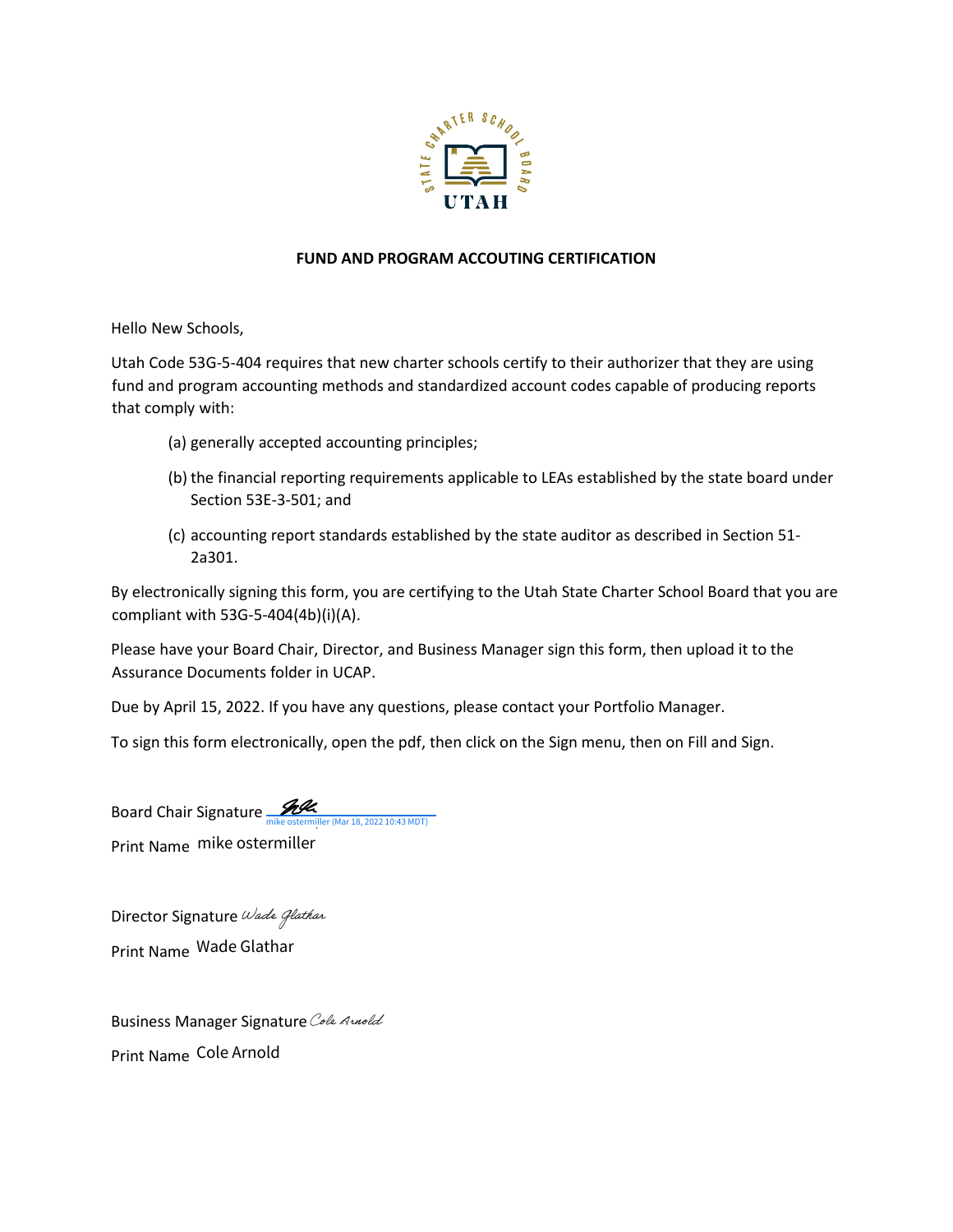## AAU Fund & Program Accounting Certification to the SCSB

Final Audit Report 2022-03-18

| Created:        | 2022-03-18                                   |
|-----------------|----------------------------------------------|
| By:             | Kara Finley (k14ara@hotmail.com)             |
| Status:         | Signed                                       |
| Transaction ID: | CBJCHBCAABAAT8VNiQ2iWh3u4ybkQpo1zlWfNe0AJnw3 |

## "AAU Fund & Program Accounting Certification to the SCSB" His tory

- Document created by Kara Finley (k14ara@hotmail.com) 2022-03-18 - 4:25:45 PM GMT- IP address: 73.63.127.123
- Document emailed to mike ostermiller (mike@nwaor.com) for signature 2022-03-18 - 4:28:56 PM GMT
- Document emailed to wade@ascentutah.org for signature 2022-03-18 - 4:28:56 PM GMT
- $\boxtimes$  Document emailed to Cole Arnold (cole@academicawest.com) for signature 2022-03-18 - 4:28:56 PM GMT
- Email sent to wade@ascentutah.org bounced and could not be delivered 2022-03-18 - 4:29:06 PM GMT
- Email viewed by Cole Arnold (cole@academicawest.com) 2022-03-18 - 4:29:13 PM GMT- IP address: 63.157.3.10
- $\mathscr{O}_\bullet$  Document e-signed by Cole Arnold (cole@academicawest.com) Signature Date: 2022-03-18 - 4:29:25 PM GMT - Time Source: server- IP address: 63.157.3.10
- **Email viewed by mike ostermiller (mike@nwaor.com)** 2022-03-18 - 4:34:33 PM GMT- IP address: 104.28.85.95
- $\mathscr{O}_\bullet$  Document e-signed by mike ostermiller (mike@nwaor.com) Signature Date: 2022-03-18 - 4:43:42 PM GMT - Time Source: server- IP address: 107.115.41.85
- Kara Finley (k14ara@hotmail.com) replaced signer wade@ascentutah.org with Wade Glathar (WGlathar@ascentutah.org) 2022-03-18 - 5:18:15 PM GMT- IP address: 73.63.127.123

**Adobe Sign**